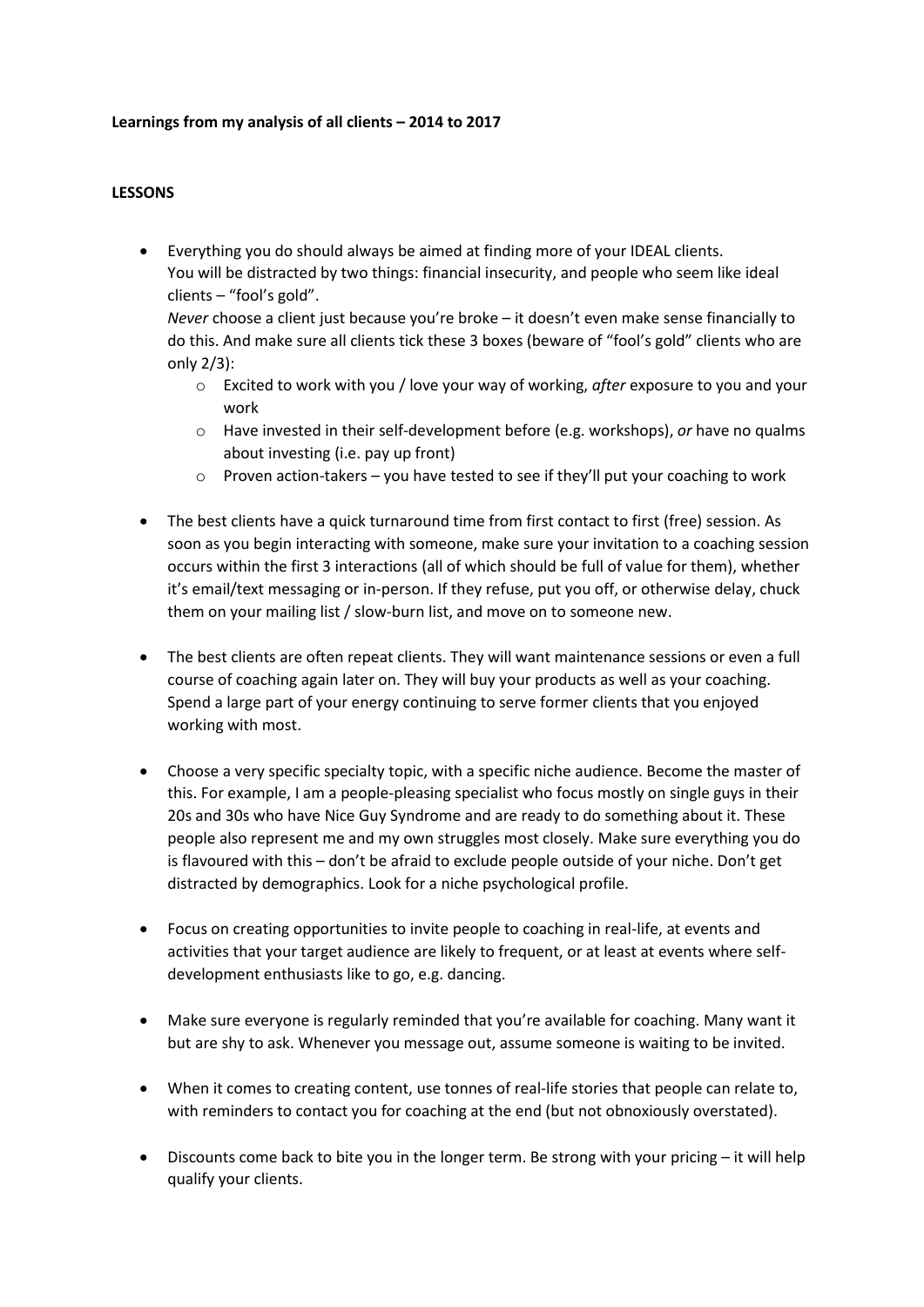- Take time to qualify people more when they are referrals resist the temptation to coach people who don't know anything about you. Share your content and test them according to the 3 principles of a good client. Don't get too excited just because they came to you easily.
- Create a community for your target audience. Focus on building membership in your niche community, and make sure to invite all members to coaching personally.
- Offer some coaching package with every non-coaching piece of work e.g. workshops, even if it's free coaching.
- Make sure every blog post and piece of content encourages email opt-in.
- Always offer 1:1 coaching at the end of every group session / webinar / video. You can't over-offer it as long as you're not pushing for it.
- Facebook and social media are largely unproductive. It can deceptively *feel* like it helps, and there will be plenty of lurkers who are indirectly helped by it, but as a direct source of clients it's very weak. Your time is MUCH better spent reaching out to people you're interested in on a 1:1 basis. (Yeah I know that's less comfortable).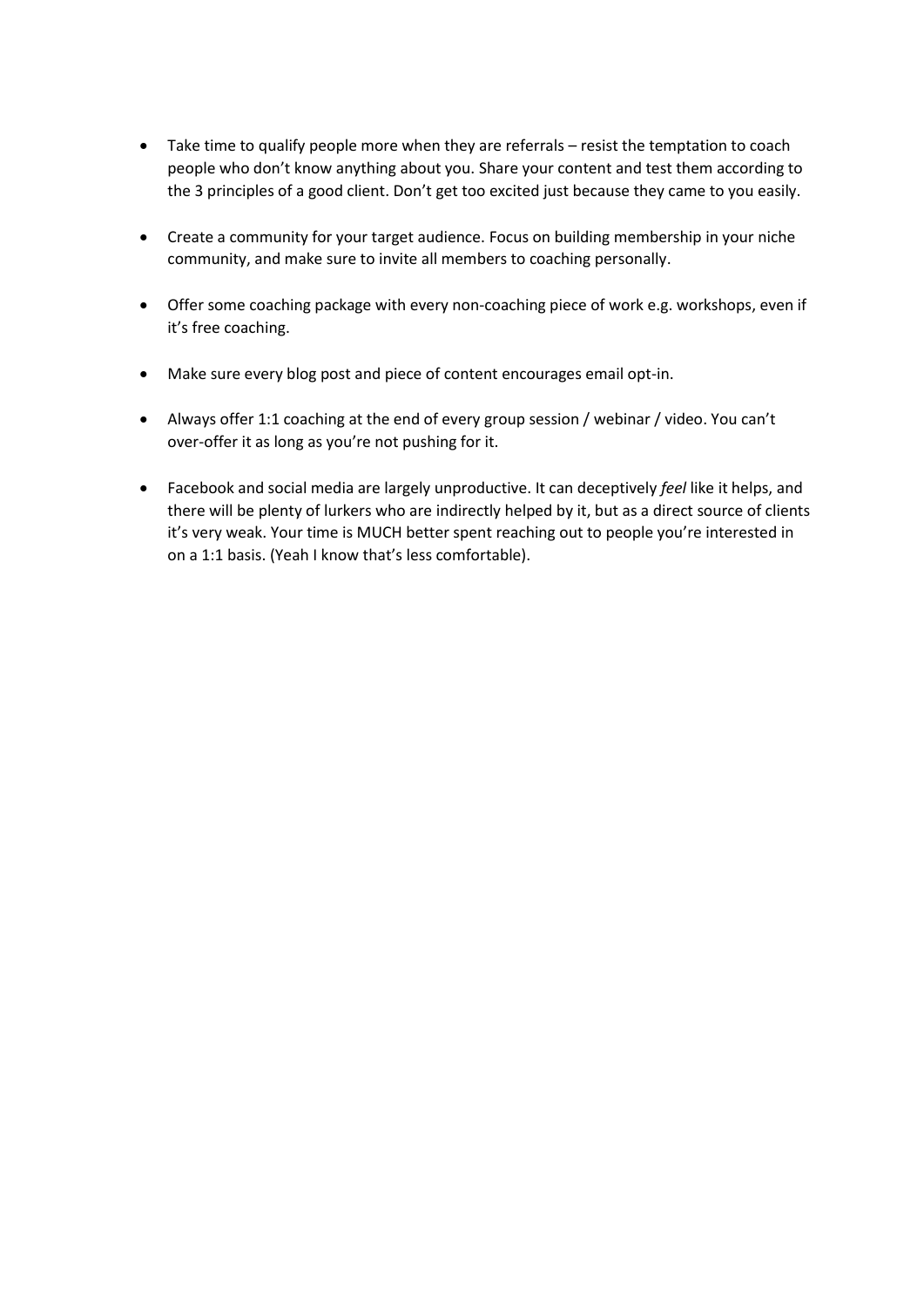# **Review of Sources of Clients**

Knowing *where* your clients first found you, where they come from, is critical to knowing your audience and choosing where to focus your efforts. In the below graphs, you'll see both the number of people and the amount of money that came to me from each source:

- Meetup/brojo = my Brojo community, in person
- Podcast = my online podcast
- Menprovement = a partnership I had with a similar company
- AOC = a podcast interview I did for the Art of Charm
- Blog = people that found my work on my website, or people I couldn't remember the source to



#### **Number of people from each source**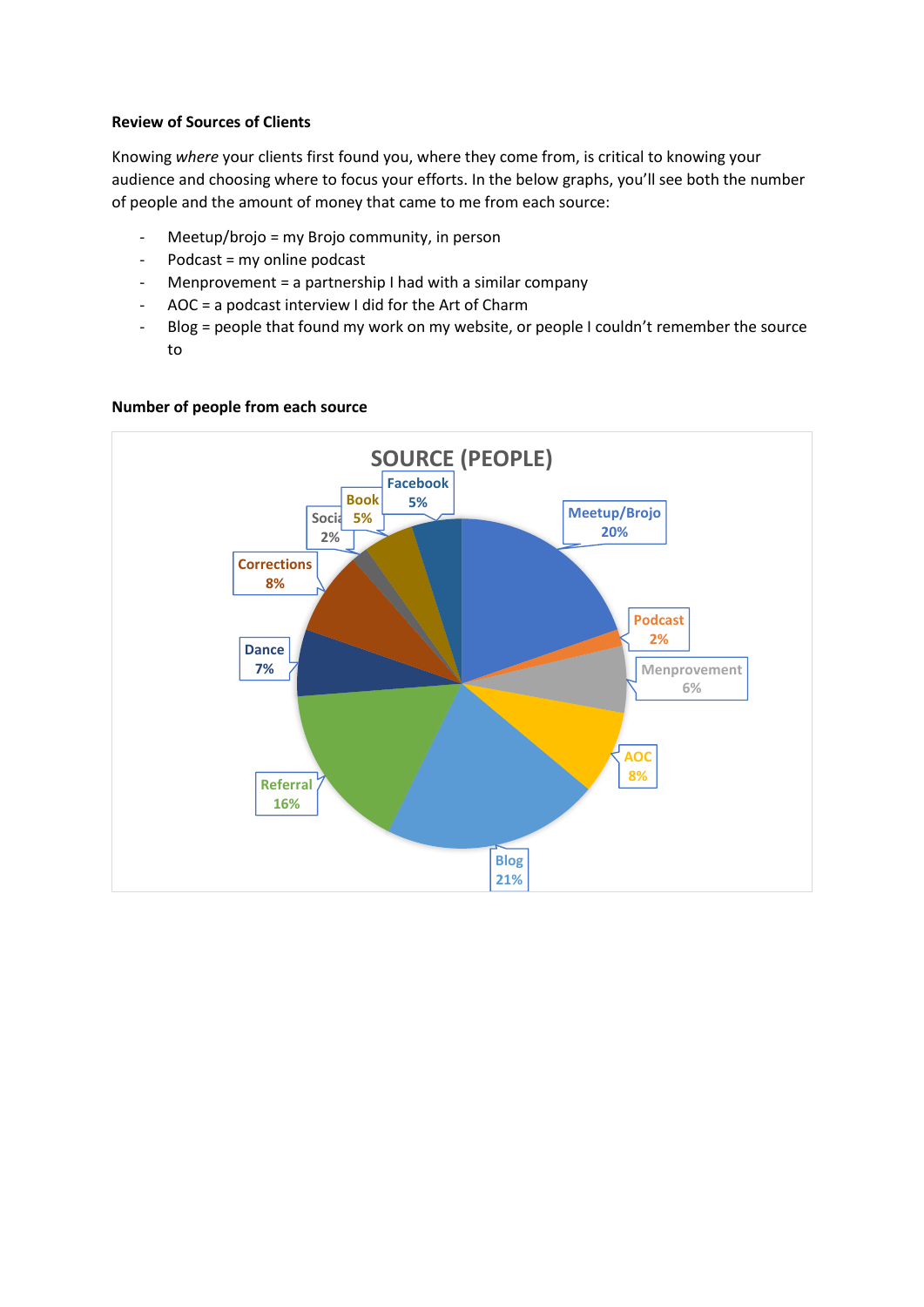## **Amount of total earnings from each source**



# **Analysis (ranked in order of best % of total earnings):**

# **1. Meetup/brojo – 21%**

Solid earner – creating a community of your ideal target audience is much more effective than finding them one at a time and trying to move them straight into coaching. With a community they can experience your value over time, you'll never need to "sell" – just invite.

Creating relationships these clients happened in a range of different ways, including upsells (many of them are also workshop attendees and all were Brojo members at some point in time), personal invites at sessions, and long-term online relationships.

It's important to regularly offer coaching invitations to your community, even to people who have heard it before. But always focus primarily on improving their lives.

#### **2. Blog – 20%**

Half of these are clients from my first couple of years, so I probably approached them online somehow and just forgot exactly how I initiated, so I put them in the Blog category.

Relationships with these people were developed almost exclusively through short term email conversations.

Some of these are guys on my Nice Guy email list. They may have signed up through Facebook advertising, rather than actually visiting my blog, with a campaign to a quiz I did. This had a low conversion rate (money spent on ads was not worth it).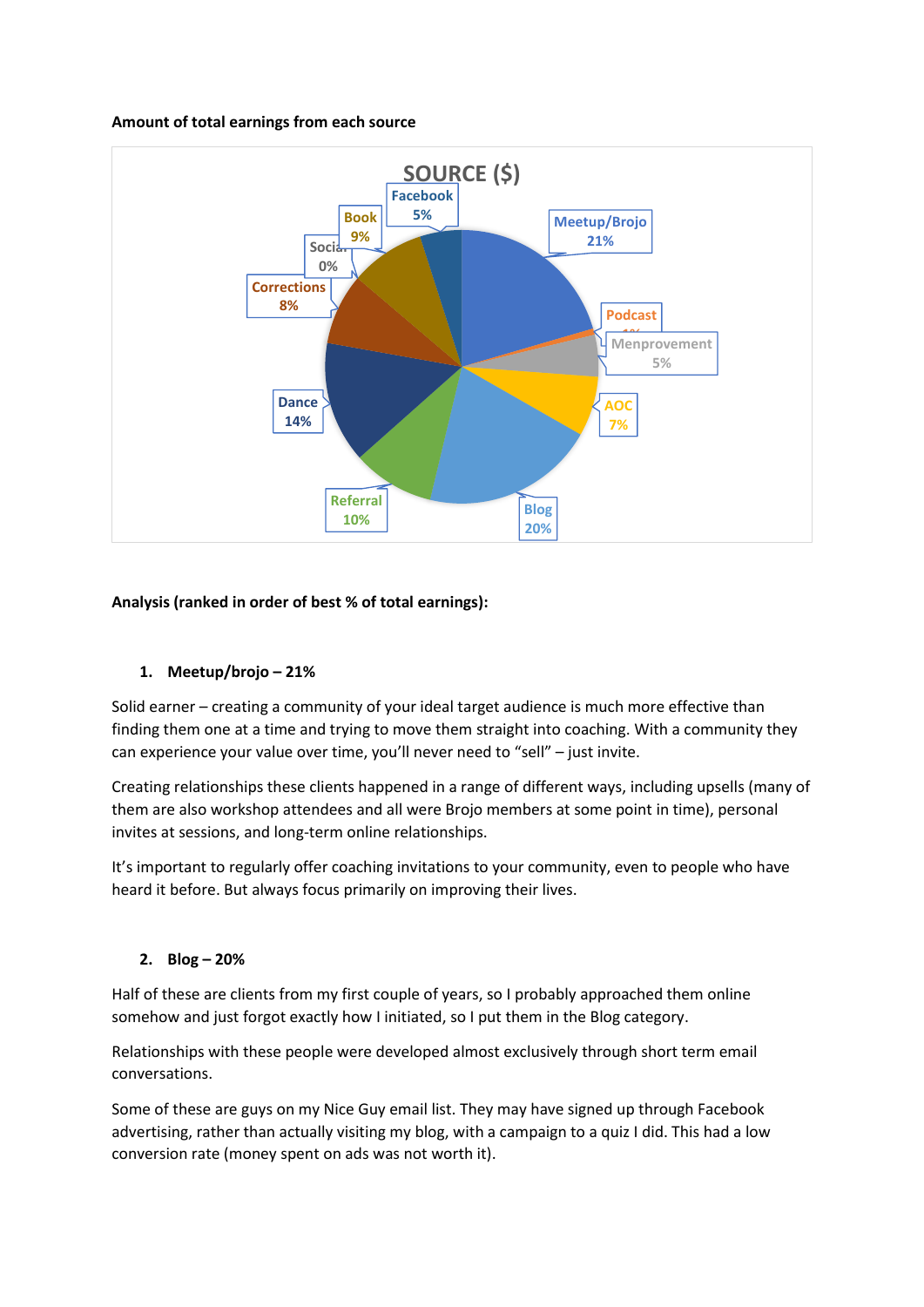So, overall, my blog itself is not that powerful. But having someone on my email list is helpful. This implies two main things: long-term relationships can be built passively, and using my content to serve others helps qualify clients.

## **3. Dance – 14%**

Best value per client average, but it was a small sample size.

3 of these were ideal clients.

My theory is that lots of people are partly into dancing because they value investing in their development, and also it's a great environment for building friendship – these factors combine to create good clients.

All were personally invited during real conversations. This gives credence to the Prosperous Coach approach.

## **4. Referral – 10%**

This is deceptive. While 10% of my earnings came from this source, they made up 16% of my number of clients. Most were less than ideal clients, and many were early drop outs.

You can't force someone into coaching – they must want it.

#### **5. Book – 9%**

2 of these were ideal clients. Small sample size.

Poor coaching-conversion rate with books – thousands have read my books but only 3 became clients.

However, clients from other first-contact sources have read my books too, of course. So it's a good supplementary piece of material that qualifies clients well, but not a great lead-generator, unless you heavily lean the book towards creating leads (which I didn't do for authenticity reasons).

Much of your content will work this way; it's something you give to build a relationship, but it won't do the coaching invitations and initiating for you – you'll have to sack up and do that yourself.

#### **6. Corrections – 8%**

Most of these are clients from a few years ago, almost all in response to email blast outs shortly after I left the department.

The lesson here is to make sure your associates and former work colleagues know about your coaching and are considered potential clients.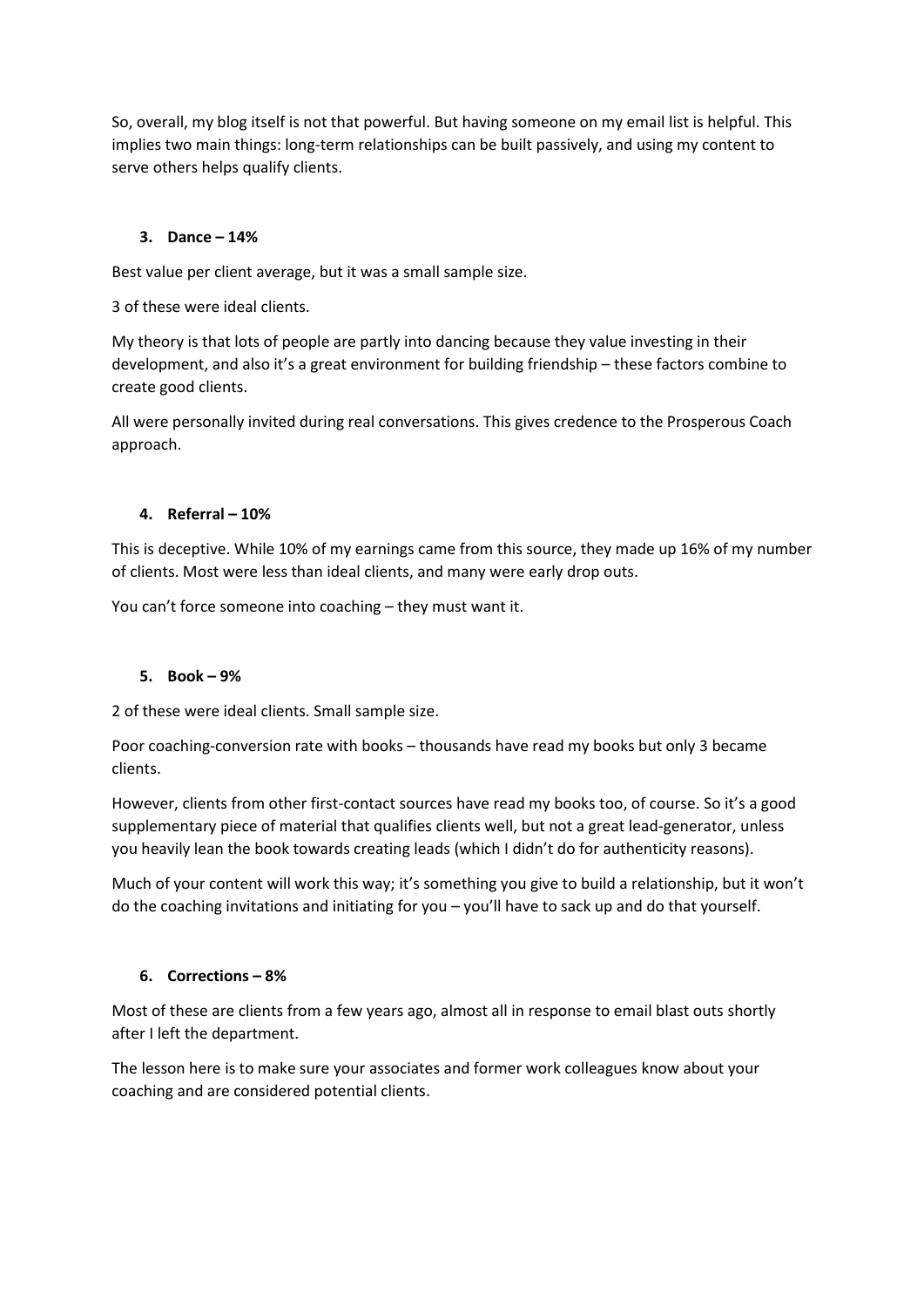# **7. AOC (a podcast I did for art of charm) – 7%**

Sometimes you just hit the mark with a piece of content. This podcast got a massive response.

A large part of my blog-source results above are also the result of a single post.

Here are my two best performing pieces of content – both have each created more than \$10,000 in clients:

<http://www.theinspirationallifestyle.com/the-art-of-charm-how-to-stop-people-pleasing/>

<http://www.theinspirationallifestyle.com/why-your-boyfriend-doesnt-initiate-sex/>

The key elements to a great piece of content:

- Personal true-life experiences and vulnerable stories
- Highly specific audience and problem
- Created from the heart, not with the intention of supporting your business
- Practical application guidance the piece itself is all they need to make changes
- Shameless invitation to the viewer to connect with you

## **8. Menprovement – 5%**

A couple of high quality leads came from here, but very few and a low average worth for the amount of effort and support I put into Menprovement.

Take care with partnerships to ensure there is equal investment. A few times I've given blood, sweat and tears to support other coaches and companies, but few could reciprocate equally. I have learned to quickly move on when things are imbalanced, and to regularly explore new options.

# **9. Facebook/social media – 5%**

Lots of energy for little output.

Facebook looks like it should work but it does not directly bring in leads. There are some clients where my Facebook posting has contributed to them learning about my work, but there are MUCH better ways to build relationships, and they certainly do not require Facebook.

Social media posting is easy, and highly validating to lose yourself in, so be wary to carefully track all paying clients to accurately measure how influential your social media actually is on your bank account.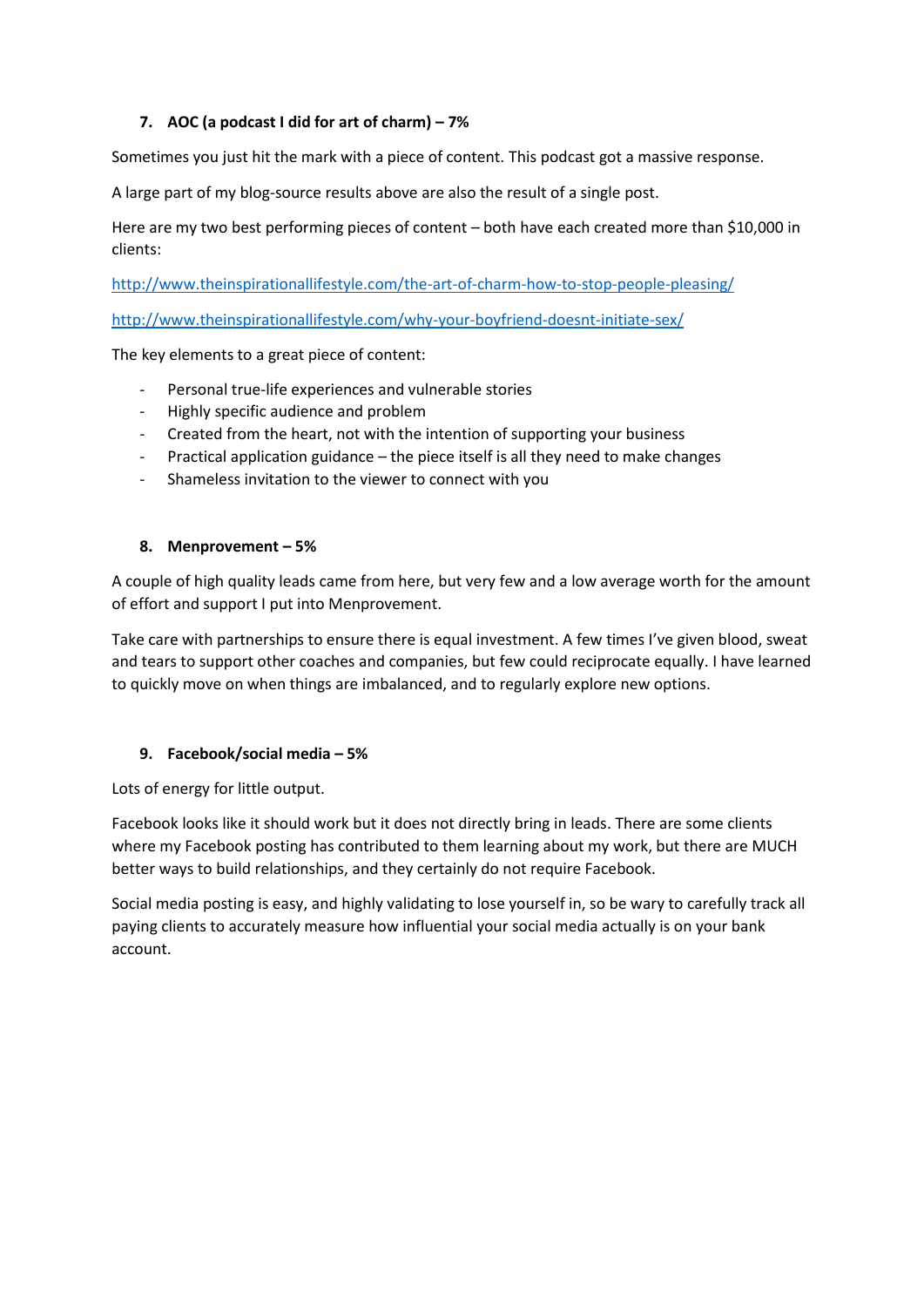## **Keystone Action That Helped Create the Coaching Relationship**

When analysing my clients, I looked through conversation threads and feedback to ascertain exactly what part of our relationship-building was the keystone to creating a client relationship – what particular actions were the most effective. While I did a range of things with everyone, I identified the MAIN thing that seemed to create a coaching connection with each of them.

Note that with everyone I coach, I have a process.

- 1. The first session is free, because I don't know if we are right for each other yet. I coach them as if they're a full paying client, without any attachment to seeing them again.
- 2. I then put them to the test: they are given actions to complete over the course of the next week.
- 3. If they complete those actions, I offer a follow-up review session. During this session I invite them to paid coaching, if we both feel it's a good fit.

Note that these keystone actions are about what happens *before* that first free session:

- ST Online = short term online conversation.
- LT Online = online relationship that lasts months or years before coaching begins.
- In person = invited straight to coaching following a real-life conversation.
- Email blast = they responded to me after I emailed an invitation to my whole list.
- Facebook = they approached me in response to a post or invitation on social media.
- Quick invite = my first contact with them was to invite to a session.
- Upsell = I offered coaching as an upgrade to a workshop or product.

## **Number of people that responded most to each keystone action**

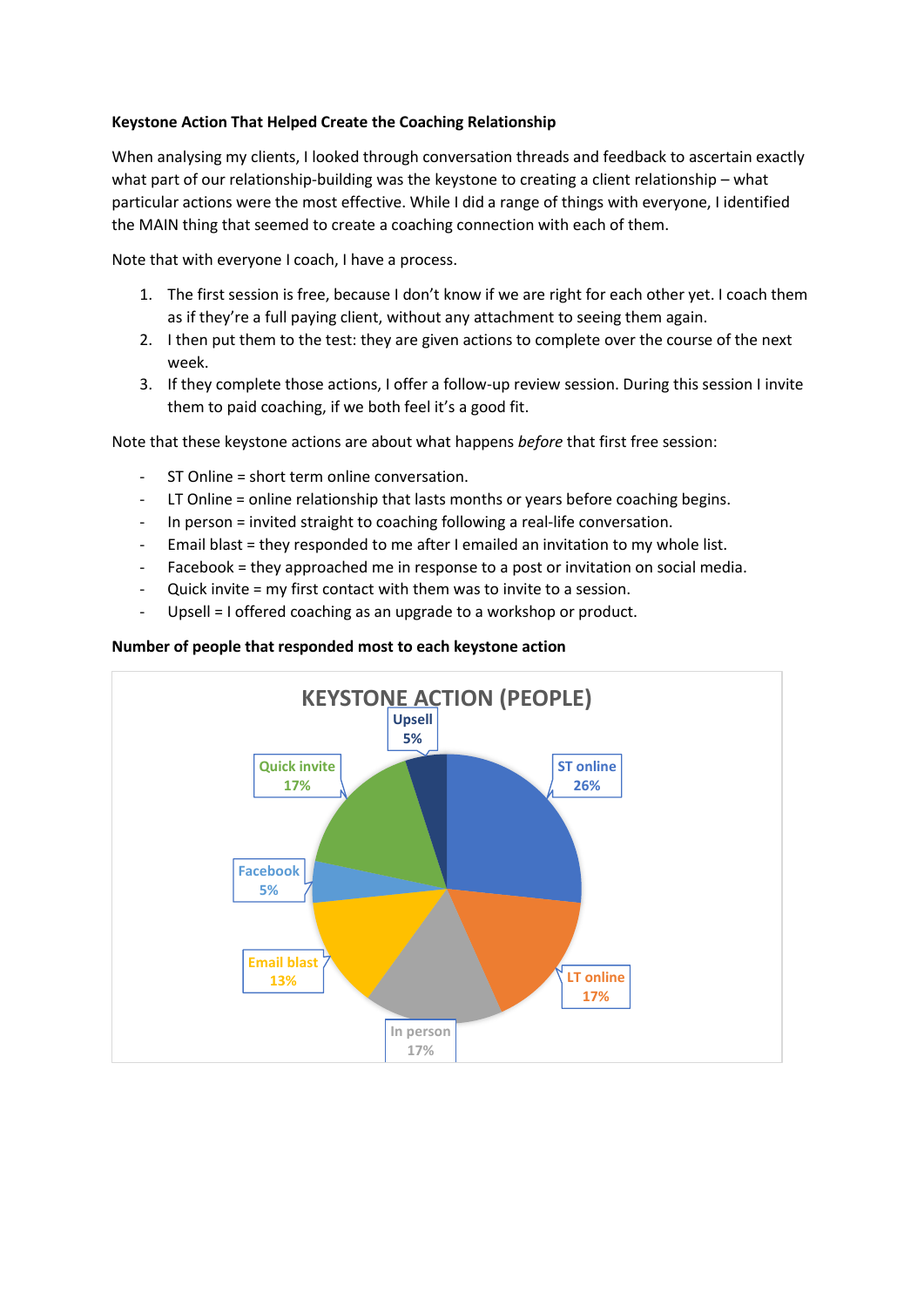

## **Amount of money earned from each type of keystone action**

Note the difference between the first chart (effort and quantity of people) and the second chart (financially how much these people were worth to my business). The best approaches will have a smaller number on the first chart than on the second, while the worst approaches will be the other way around.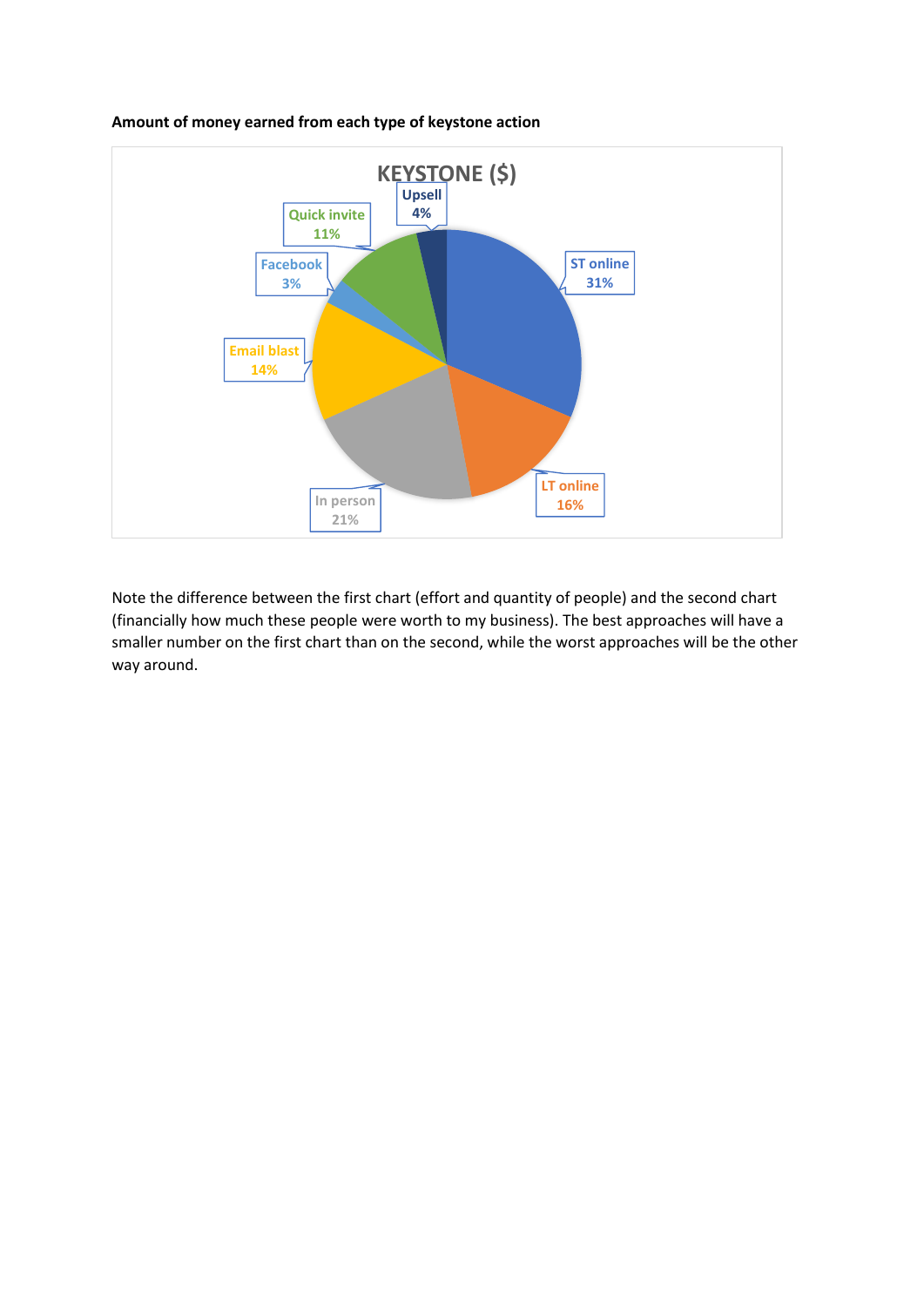# **Keystone breakdown – ranked on financial worth being greater than quantity of people/effort**

## **1. ST ONLINE**

Short-term online conversation that quickly led to a coaching session invitation.

This approach has the best effort:outcomes ratio. With just a few emails – usually sending through helpful links to my content, to answer a question of theirs - I can quickly transition to inviting to a free session.

I've noticed anecdotally that the longer someone takes to accept a free session, the harder they are to convert overall.

3 ideal clients came from this approach, with plenty more almost ideals.

## **2. IN PERSON**

Invitation made in-person after dancing, Brojo or other social discussion.

High percentage of high quality leads in this group - this approach is correlated with the highest client lifetime value. That means it's the best approach.

These were a mixture of Brojo members, dance-peers and friends. Many also did workshops, or became repeat clients. Overall, anything that supports this approach is the best place to put effort into.

Aim to meet your target audience, in person, doing what you both love.

# **3. LT ONLINE**

Slowly built up a relationship over time online – longer term.

Some of these clients took months, others even took years. Many showed initial interest, then died away unexpectedly, then came back and were keen.

This is a slightly bigger effort for a lesser reward, but still a staple of my business. There were a mixture of ideal clients and bad-fit clients – overall the quality was lower than other methods.

Learn to recognise when someone is not worth the long-term effort, as well as when someone is.

# **4. EMAIL BLAST OUT**

Responded to an email I've sent to my general list.

A majority of these are Corrections peers from 2014 (my first year), so this might not be worth considering as relevant information.

However, it does show that directly offering coaching via email has worked. It just doesn't work very often – I've tried it many times and the most likely response is an unsubscribe. They need value first.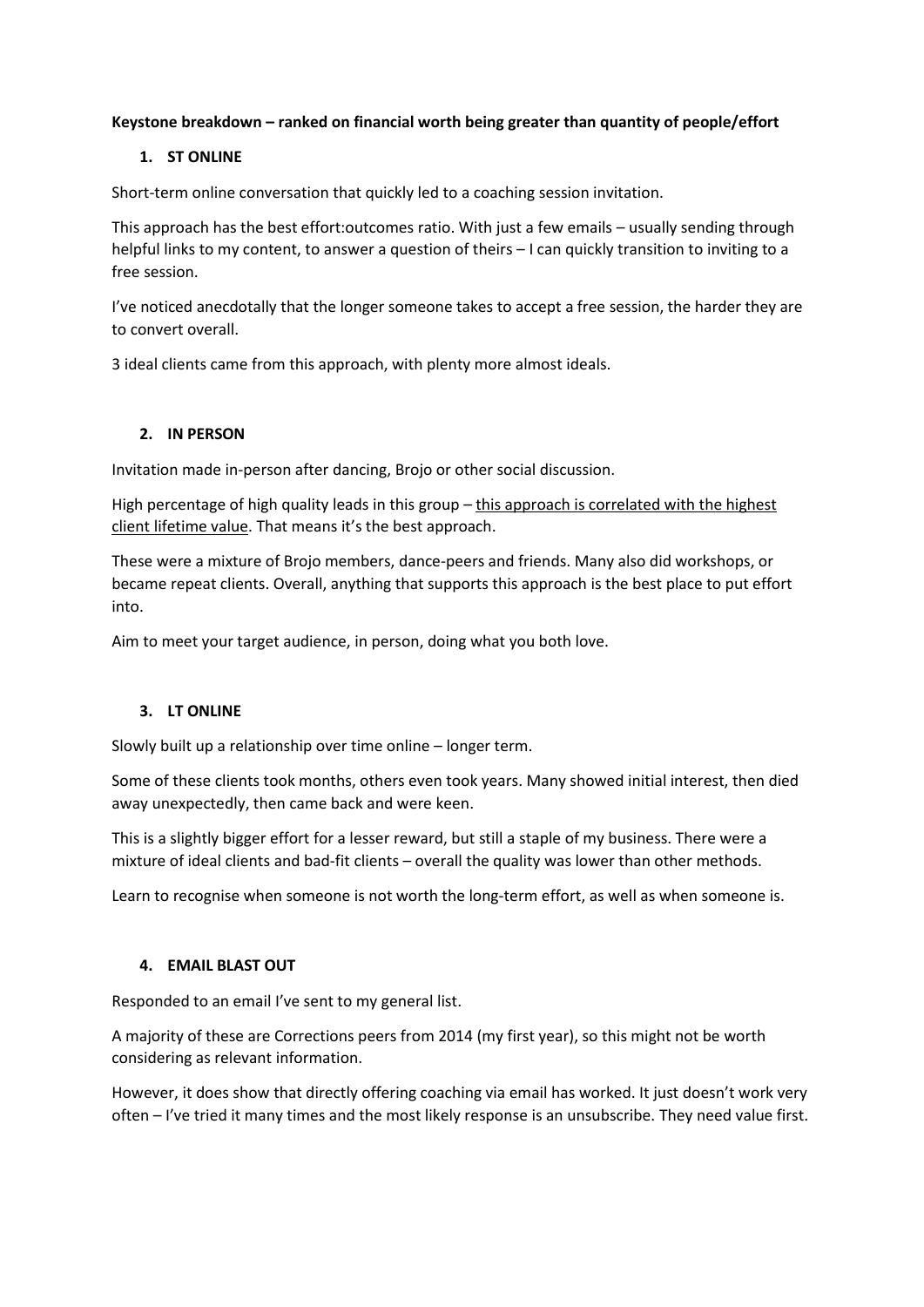# **5. FACEBOOK**

Responded to me posting on Facebook.

Small sample size. Poor effort:worth ratio.

More evidence that posting on Facebook is not worth the effort, given how many different ways I've tried to use Facebook to support my business. I've tried everything: personal page posting, groups, pages, videos, heartfelt long posts, photos, testimonials, memes, short posts, links, discount offers… everything. Even the viral posts with huge likes and comments didn't contribute to money in the bank.

## **6. QUICK INVITE**

Straight to session invitation in first contact (usually because of referral or application).

Most of these were referrals. Referrals are proving to be a poor source of quality for clients, for me. Many of them quit early or were a bad fit. I think this is because I assume a referral will be awesome. But essentially, they are just a random person. They need to be qualified heavily.

## **7. UPSELL**

Escalating series of up-selling.

Marketing experts swear by this, but it hasn't eventuated strongly for me. This may be simply due to lack of effort – I find it distasteful to do this because focusing on it is needy – totally prioritises money. This may be a limiting belief. I must learn to upsell when I believe it will serve someone.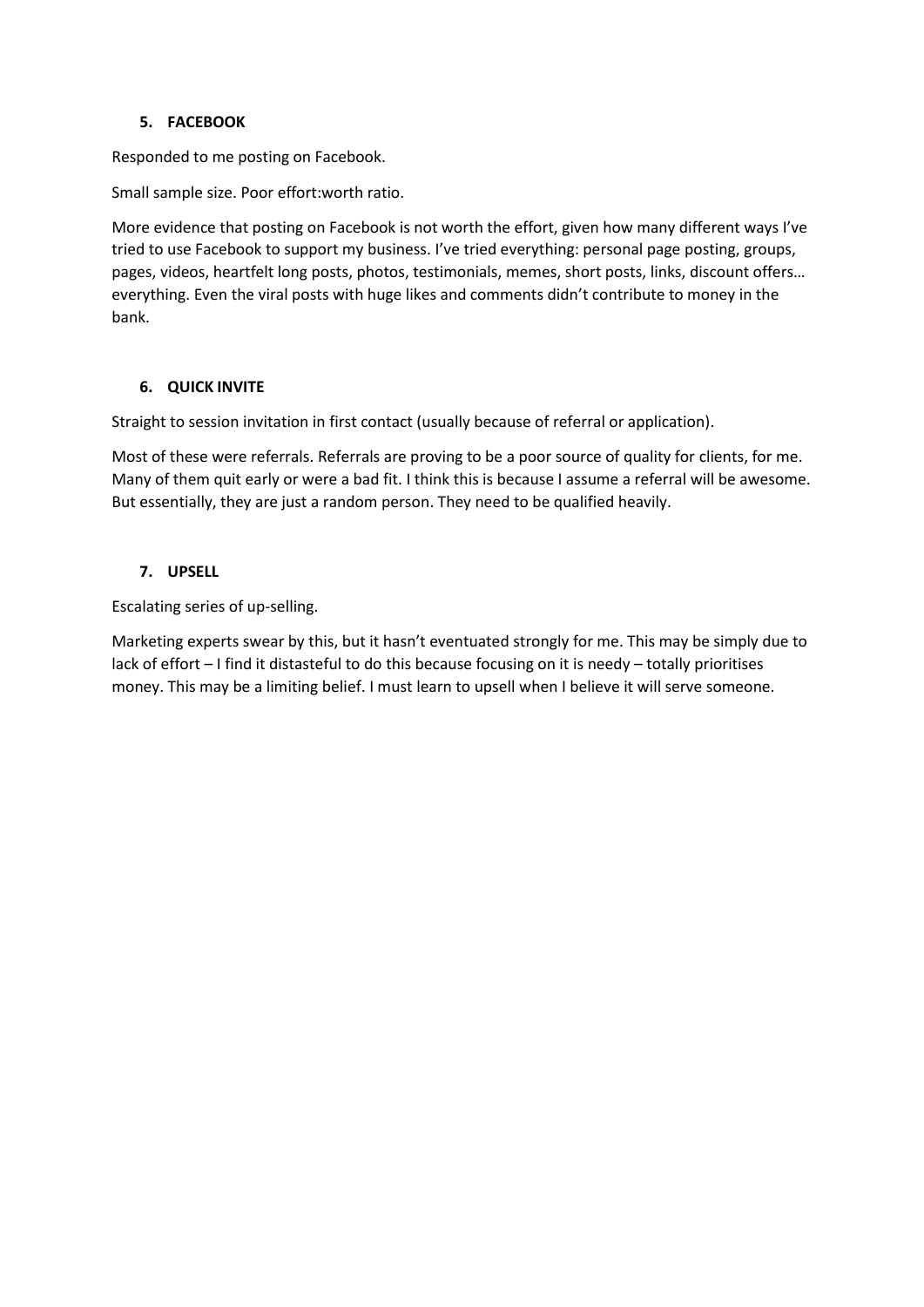# **Analysis of** *Ideal* **Clients**

Ultimately, you want to work with your IDEAL CLIENTS.

When doing analysis, I ranked all clients out of 10 for how much I enjoyed working with them. I then filtered these down to the ones who also invested more than \$4K in me, and ended up with about 16% of my total client base. These are ideal clients – fun and profitable, people who get as much value working with me as I do with them.

Here's what I noticed about them:

- 50% are repeat clients they love working with me
- Range of sources and keystone methods, no real trends
- 90% were primarily coming to me with Nice Guy / people-pleaser issues. When I focus on my niche speciality, I find great clients.
- 70% were exposed to just a few significant pieces of my people pleasing content before meeting with me, the others were in-person invitations, so exposed to me in real life. This means nearly all my ideal clients were served powerfully by my specific expertise.

When I expand it to all great fit clients who paid less than \$4k (increases to 31% of total client base), I notice:

- 84% are Nice Guys in psych profile, nearly all were single when I worked with them. My niche is clear.
- Range of employment no obvious trends in careers (mix of professionals, tradies, office workers, IT, entrepreneurs)
- All were exposed to either a large amount of my work, or a single key piece on Nice Guyness. Nothing in between – even the short-term relationships came after they read my book.
- No distinguishing trends in source or keystone method
- Ultimately, the only thing they really have strongly in common is the Nice Guy syndrome and being exposed my Nice guy related content – even the 2 women in my ideal client group came to me for issues relating to people-pleasing